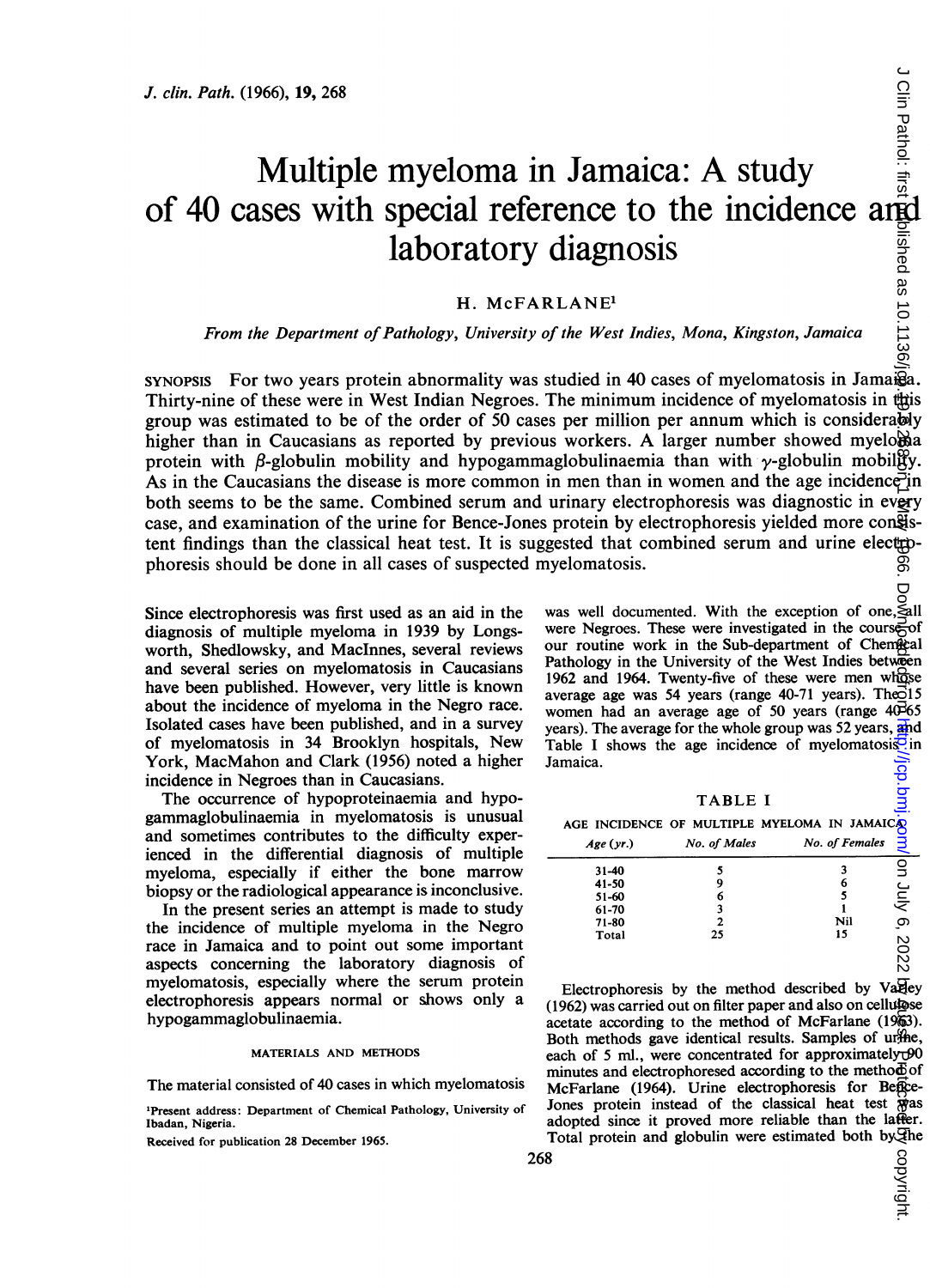

Biuret method (Gornall, Bardawill, and David, 1949) and by the Technicon AutoAnalyzer method.

## RESULTS

TOTAL PROTEIN As shown in Fig. 1, of the 36 patients whose total protein was estimated, four (11 % of the total) had hypoproteinaemia with values between  $4.0$  and  $6.0$  g./100 ml; 17 patients (47% of the total) had normal total protein concentration, that is, of values between  $6·1$  and  $8·0$ g./100 ml, whereas 15, or  $42\%$ , had hyperproteinaemia with values between 8-1 and 14-0 g./100 ml.

TOTAL GLOBULIN Figure <sup>1</sup> also shows the total globulin levels of the patients studied. Here it can be seen that nine cases,  $25\%$  of the patients, had relative hypoglobulinaemia, with values between 1.0 and 3.0 g./100 ml; four cases  $(11\%)$  had normal globulin values between  $3 \cdot 1$  and  $4 \cdot 0$  g./100 ml., and 23 cases  $(64\%)$  had hyperglobulinaemia with values ranging from  $4.1$  to  $11.0$  g./100 ml.

SERUM ELECTROPHORESIS This was performed on all the sera. Sixteen cases showed a sharp beta globulin peak with hypogammaglobulinaemia, 14 a typical gamma globulin peak, in four cases there was a definite peak in the alpha region, and six cases gave a normal serum protein pattern on electrophoresis. When the urines of the latter were concentrated and electrophoresed a dominant band of globulin was invariably found in the  $\beta-\gamma$  region, obviously the Bence-Jones protein.



URINE ELECTROPHORESIS This was performed on 16 cases and in 13 of these the electropherogram of the concentrated urine was diagnostically important, especially (a) in those cases where the

pherograms of urines and sera from three cases of myelomatosis.

FIG. 2. Electro-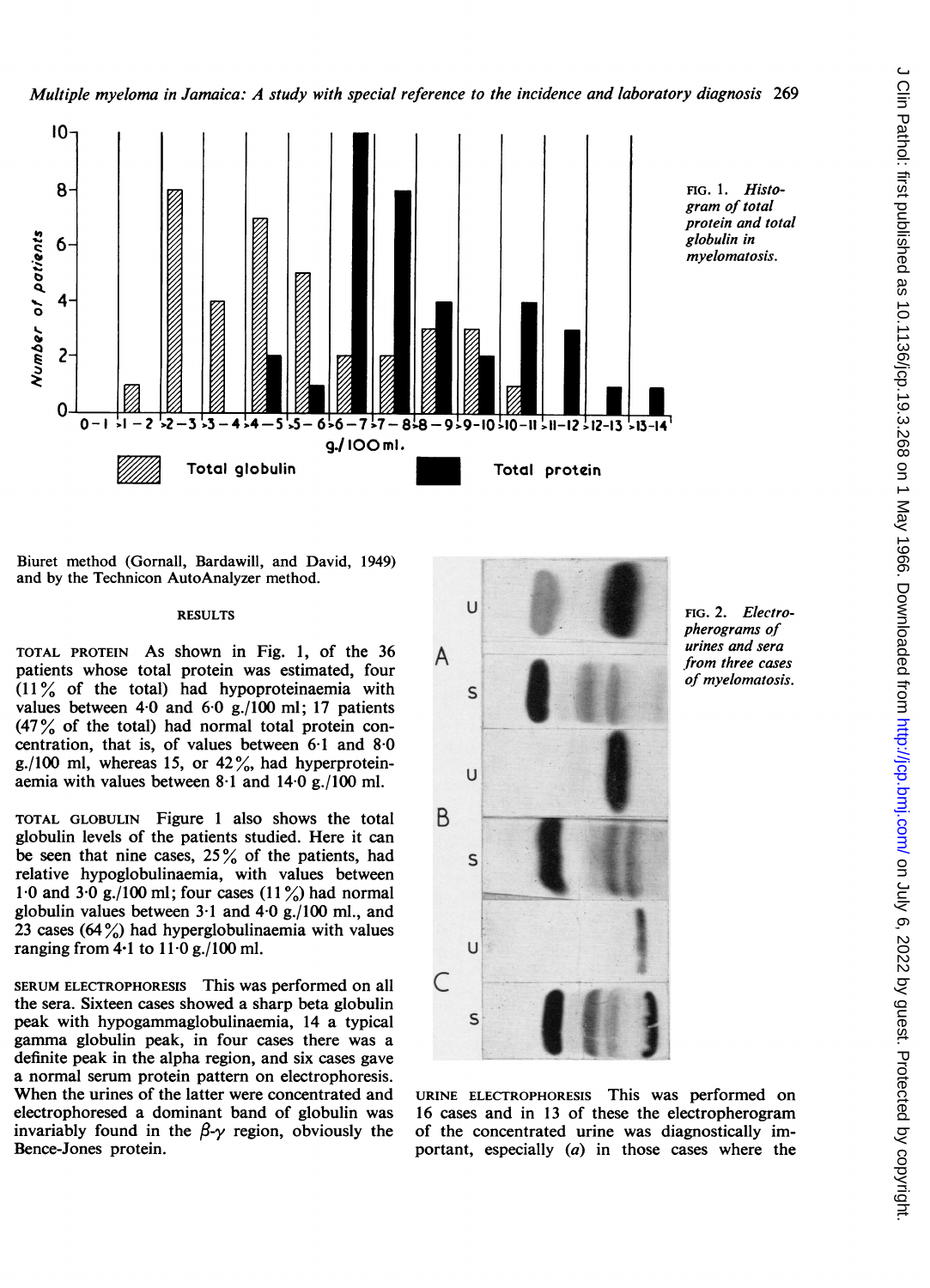serum electrophoresis was normal or nearly so; (b) in those with hypogammaglobulinaemia; and (c) in those patients whose diagnosis was missed by the clinicians. The urine electrophoretic pattern of the six cases which had a normal serum electrophoretic pattern showed that all the myeloma protein seemed to be excreted in the urine, sometimes accompanied by a small amount of both albumin and other globulins. Figure 2 shows typical electropherograms of both urine (U) and serum (S) from three patients with multiple myeloma. The serum electropherograms of both A and B show only minor non-specific changes, slight hypogammaglobulinaemia, and no detectable myeloma proteins, whereas the urine electropherograms in these cases show that all the abnormal protein is found in the urine. Although the Bence-Jones protein in A is accompanied by some albuminuria, the diagnosis is clear, since the dominant globulin band is obviously a Bence-Jones protein. Similarly in the urine electropherograms shown in Fig. 2, B and C show <sup>a</sup> single dominant band in the beta globulin region which is clearly a Bence-Jones protein. In Fig. 2C the Bence-Jones protein can be seen migrating in the same slow gamma globulin region as the serum myeloma protein.

#### DISCUSSION

Although specific comparative data are few, the finding of 39 cases of myelomatosis in Negroes in Jamaica within two years seems high. This figure is of the order of 20 cases per annum, and as it has since been estimated that our routine laboratory serves a population of not more than 400,000 people, this is equivalent to 50 cases per million per annum. The figure of 400,000 is an overestimation, since there are more than two other routine laboratories of equivalent size serving the same population. Furthermore there must be several cases of myeloma that go undiagnosed each year, due to the shortage of medical facilities in the Island. Clearly, then, the incidence of myeloma appears to be higher than the figure indicated here. MacMahon and Clark (1956), on the basis of a survey of 279 cases of myeloma in 34 Brooklyn hospitals in New York in the period 1943-53, reported the incidence of multiple myeloma in Negroes as 23-5 per million per annum which is more than twice the rate in whites in the same area, and the excess risk experienced by the nonwhite compared with the white population is probably closer to 100% than 20%. Comparative statistics on the incidence of multiple myeloma in other countries are rare. However, Heinivaara and Eisalo (1960) saw 34 cases of myeloma from 1954 to 1959 at the Second Department of Medicine,

University of Helsinki. Ramot and Salomi (1962) reported that the frequency per 100,000 of myelona for the years 1956-60 was found to be 4-69 for the European-American born Jews and 3 65 for the Asian-African born Jews. Waldenström  $(196\overline{3})$ found 61 cases of multiple myeloma at Malm $\ddot{\mathbf{\Theta}}$ , Sweden, from a population of  $200,000$  during the 10 years between 1950 and 1959. This is equivalent to about 30 cases per million per annum, which  $\frac{1}{y}$ s significantly lower than the annual figure of the present myeloma series in Negroes in Jamaica and is of the same order as the figure of  $26$  cases per million per annum for England (Martin, 1968). The significance of the high incidence of my $\vec{x}$ lomatosis in Negroes is not known, although it is tempting to suggest that some genetic factor  $mxy$ be involved.  $\cup$  Clin Patholic Decision Decision is the copyright. Protected by copyright. The copyright published as 10.126. The copyright published as 10.1136. The copyright published from  $\sim$  1970. Posterior published from  $\sim$ 

In the present series  $62\%$  of the total cases were males. This is in agreement with the findings  $\widetilde{\Theta}$ f other workers (Snapper, Turner, and Moscovitz, 1953; Martin, 1961). All that can be said concerning the mean age incidence of 52 years for the present series is that it appears to be similar to that reported for Caucasians by previous workers.

A significant proportion of the cases,  $25\%$ , in the present myeloma series, had a low total protein and globulin level. On electrophoresis it was found that as many as  $60\%$  (15% of the total number of cases) of these gave a normal pattern or a pattern with only minor non-specific serum electrophoretic changes. On account of the normal serum electrophoretic pattern in these cases the laboratory diagnosis  $\overline{\mathcal{D}}$  f multiple myeloma would most certainly have been missed if the urines had not been electrophoresed simultaneously.

In the present series the occurrence of the myeloma protein in the  $\beta$ -globulin region together with hypogammaglobulinaemia was more common than in the y-globulin region, 40% of the former to 30% of the latter. In the literature the highest percentage of myelomas is usually found with slow gamma globulin mobility but the significance is not known. Alpha myelomas are extremely rare, and the presence of four in this series is indeed interesting. In all four cases there was a single sharp peak in the serem  $\alpha_2$  region. Two of these patients excreted Bence-Jones protein and in one of these the Bence-Jones protein had the same mobility as the corresponding serum myeloma protein.

However, Waldenström (1952), Osserman (1959), and others advise that myelomas should only be classified as  $\alpha_2$  with great caution, since it is well known that generalized carcinomas and infections which are so common in multiple myeloma may give rise to a marked increase of alpha globulins $\frac{1}{\sigma}$ 

Whenever a low globulin level with a normal<br>Whenever a low globulin level with a normal<br> $\frac{60}{90}$ 

Clin